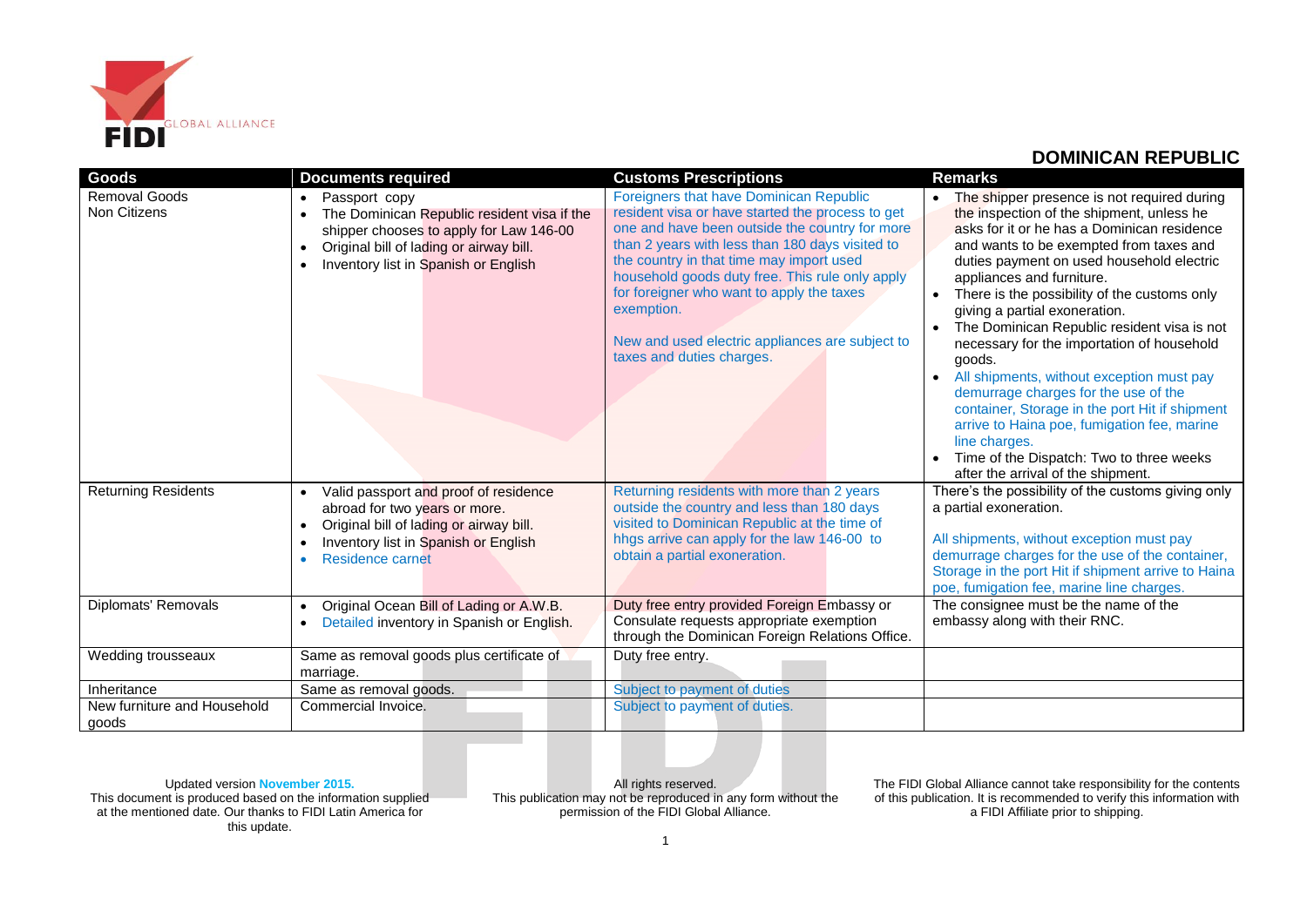

| Goods                                        | <b>Documents required</b>                                                                                                                                                                       | <b>Customs Prescriptions</b>                                                                                                                                                                                                                                                                                                                                                                                                                                                                                             | <b>Remarks</b>                                                                                                                                                                                                                                                 |
|----------------------------------------------|-------------------------------------------------------------------------------------------------------------------------------------------------------------------------------------------------|--------------------------------------------------------------------------------------------------------------------------------------------------------------------------------------------------------------------------------------------------------------------------------------------------------------------------------------------------------------------------------------------------------------------------------------------------------------------------------------------------------------------------|----------------------------------------------------------------------------------------------------------------------------------------------------------------------------------------------------------------------------------------------------------------|
| Works of Art and Antiques                    | No documents required if sent as part of the<br>household goods shipment.                                                                                                                       | Same as removal goods.                                                                                                                                                                                                                                                                                                                                                                                                                                                                                                   |                                                                                                                                                                                                                                                                |
| Precious metal objects<br>(jewellery, coins) | The importation of jewellery and coins are<br>prohibited                                                                                                                                        |                                                                                                                                                                                                                                                                                                                                                                                                                                                                                                                          |                                                                                                                                                                                                                                                                |
| <b>Household Appliances</b>                  | Same as removal goods.                                                                                                                                                                          | Same as removal goods.                                                                                                                                                                                                                                                                                                                                                                                                                                                                                                   |                                                                                                                                                                                                                                                                |
| <b>Electrical Appliances</b>                 | Same as removal goods.                                                                                                                                                                          | Must have declared the serial, brand of the each<br>item. Subject to payment of duties if new.                                                                                                                                                                                                                                                                                                                                                                                                                           |                                                                                                                                                                                                                                                                |
| Presents, souvenirs                          | No documents if part of household goods.                                                                                                                                                        | Same as removal goods.                                                                                                                                                                                                                                                                                                                                                                                                                                                                                                   |                                                                                                                                                                                                                                                                |
| Carpettes                                    | No documents if part of household goods.                                                                                                                                                        | Duty free entry                                                                                                                                                                                                                                                                                                                                                                                                                                                                                                          |                                                                                                                                                                                                                                                                |
| <b>Motor Vehicles</b>                        | Original Bill of Lading<br>$\bullet$<br>Original of title of ownership<br>$\bullet$<br>Registration (if applicable)<br>$\bullet$                                                                | <b>Diplomats</b><br>Duty free<br>Non-diplomatic<br>Subject to taxes and duties<br>Returning residents with more than 2 years<br>outside the country and less than 180 days<br>visited to the country at the time of car arrive can<br>apply for the law 168 to obtain a partial<br>exoneration.<br>Foreigners with less than 180 days visited to the<br>country in the last 2 years at that time of car<br>arrive and with the Dominican citizen status can<br>apply for the law 168 to obtain a partial<br>exoneration. | Please always telex your destination agent<br>before shipping motor vehicles for shipping<br>instructions.<br>The year of fabrication of the car can't be older<br>than 5 years. The year must be 2012-2016;<br>otherwise the customs forbids its importation. |
| Other vehicles (bicycle, water<br>vehicle)   | Same as removal goods.<br><b>Original Bill of Lading</b><br>$\bullet$<br>Original of title of ownership for motor only<br>$\bullet$<br>Registration (if applicable) for motor only<br>$\bullet$ | Bicycles (non-motor) is part of household<br>effects, and motorboats will pay taxes even if<br>they are used.                                                                                                                                                                                                                                                                                                                                                                                                            |                                                                                                                                                                                                                                                                |
| Machines, appliances, spare<br>parts         | Commercial Invoice.                                                                                                                                                                             | Subject to payment of duties on customs<br>valuation.                                                                                                                                                                                                                                                                                                                                                                                                                                                                    |                                                                                                                                                                                                                                                                |

Updated version **November 2015.** This document is produced based on the information supplied at the mentioned date. Our thanks to FIDI Latin America for this update.

All rights reserved. This publication may not be reproduced in any form without the permission of the FIDI Global Alliance.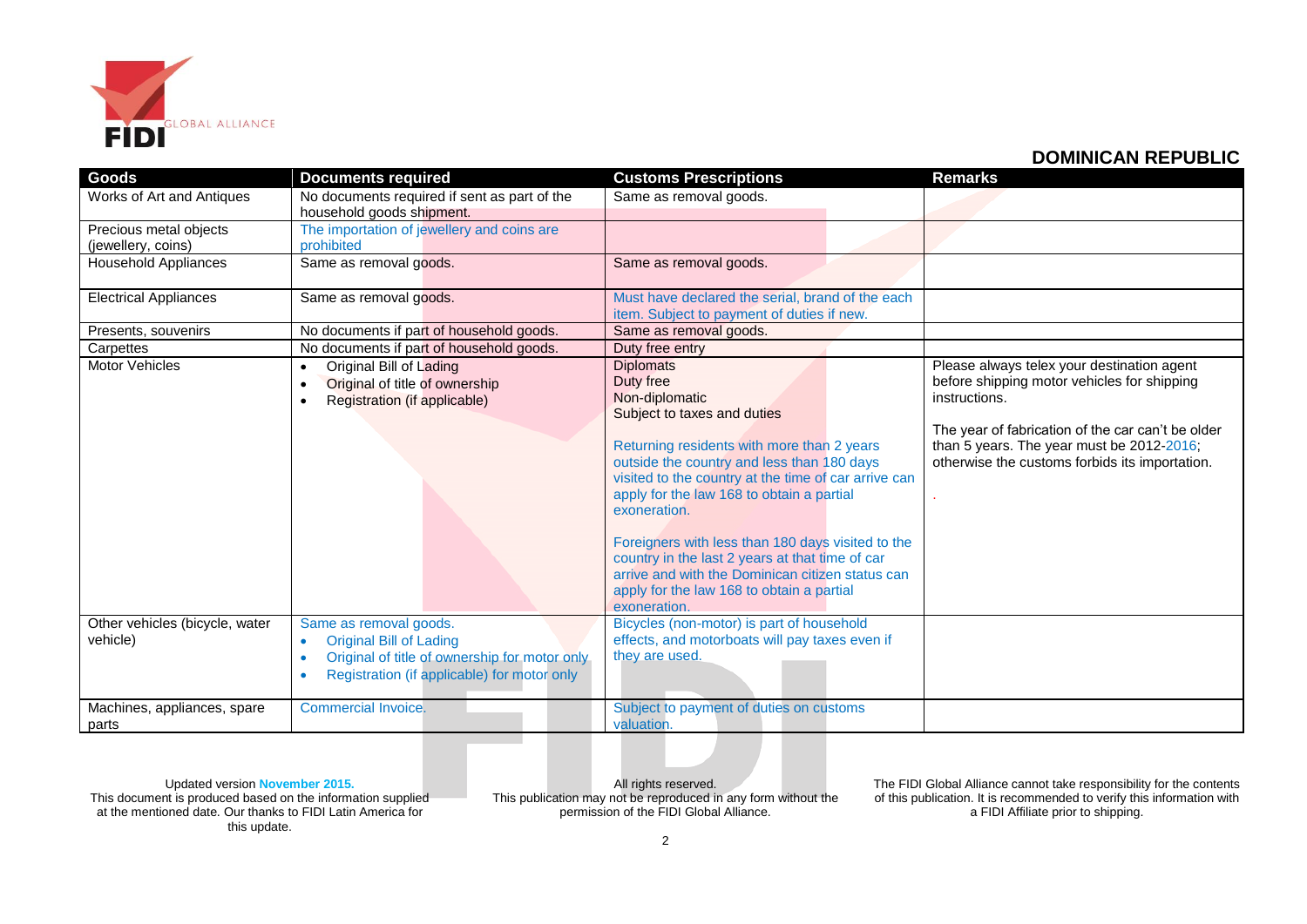

| Goods                          | <b>Documents required</b>                         | <b>Customs Prescriptions</b>                     | <b>Remarks</b>                                      |
|--------------------------------|---------------------------------------------------|--------------------------------------------------|-----------------------------------------------------|
| Wine                           | No documents if part of household goods.          | Quantities for personal consumption only.        |                                                     |
|                                | Must have detailed inventory list of the amount   |                                                  |                                                     |
|                                | of wines if more than 24 bottles (type, alcoholic |                                                  |                                                     |
|                                | content, value, capacity, etc.)                   |                                                  |                                                     |
| Alcohol                        | Same as wine.                                     | Quantities for personal consumption only.        |                                                     |
|                                |                                                   |                                                  |                                                     |
|                                | Must have detailed inventory list of the amount   |                                                  |                                                     |
|                                | of alcohol bottles if more than 24 bottles (type, |                                                  |                                                     |
|                                | alcoholic content, value, capacity, etc.).        |                                                  |                                                     |
| Tins and Can food              | Same as above.                                    | Same as above.                                   |                                                     |
| Firearms, ammunitions,         | This is a prohibited item.                        | Customs will seize shipment if any found in      |                                                     |
| dangerous goods                |                                                   | household goods shipment, and shipper could      |                                                     |
|                                |                                                   | be sent to jail.                                 |                                                     |
| Medicines, narcotics and drugs | Doctor's prescription.                            | Duty free entry if prescribed by doctor.         |                                                     |
|                                |                                                   | Otherwise totally forbidden and if found shipper |                                                     |
|                                |                                                   | could be deported from the country after trial.  |                                                     |
| Plants                         | Phytosanitary Certificate at Origin. Dominican    | Should not be sent in household goods shipment   |                                                     |
|                                | Agriculture permit obtained after shipper's       | as customs will confiscate and destroy.          |                                                     |
|                                | arrival.                                          |                                                  |                                                     |
| Pets                           | Vaccination certificate<br>$\bullet$              | Duty free entry.                                 | Birds are kept in quarantine for at least ten days. |
|                                | A health certificate with no more than 10         |                                                  |                                                     |
|                                | days of issue                                     |                                                  |                                                     |
| Other animals                  | Veterinary certificate at origin mentioning free  | Kind of animal must be advised in order to seek  |                                                     |
|                                | of disease.                                       | for the Department of Agriculture and Nation Zoo |                                                     |
|                                |                                                   | authorization.                                   |                                                     |
| <b>Prohibited Articles</b>     |                                                   | Pornographic articles:                           |                                                     |
|                                |                                                   | Drugs, firearms, ammunition, explosives,         |                                                     |
|                                |                                                   | pornographic or subversive material.             |                                                     |
|                                |                                                   |                                                  |                                                     |
|                                |                                                   |                                                  |                                                     |
|                                |                                                   |                                                  |                                                     |
|                                |                                                   |                                                  |                                                     |
|                                |                                                   |                                                  |                                                     |

Updated version **November 2015.** This document is produced based on the information supplied at the mentioned date. Our thanks to FIDI Latin America for this update.

All rights reserved. This publication may not be reproduced in any form without the permission of the FIDI Global Alliance.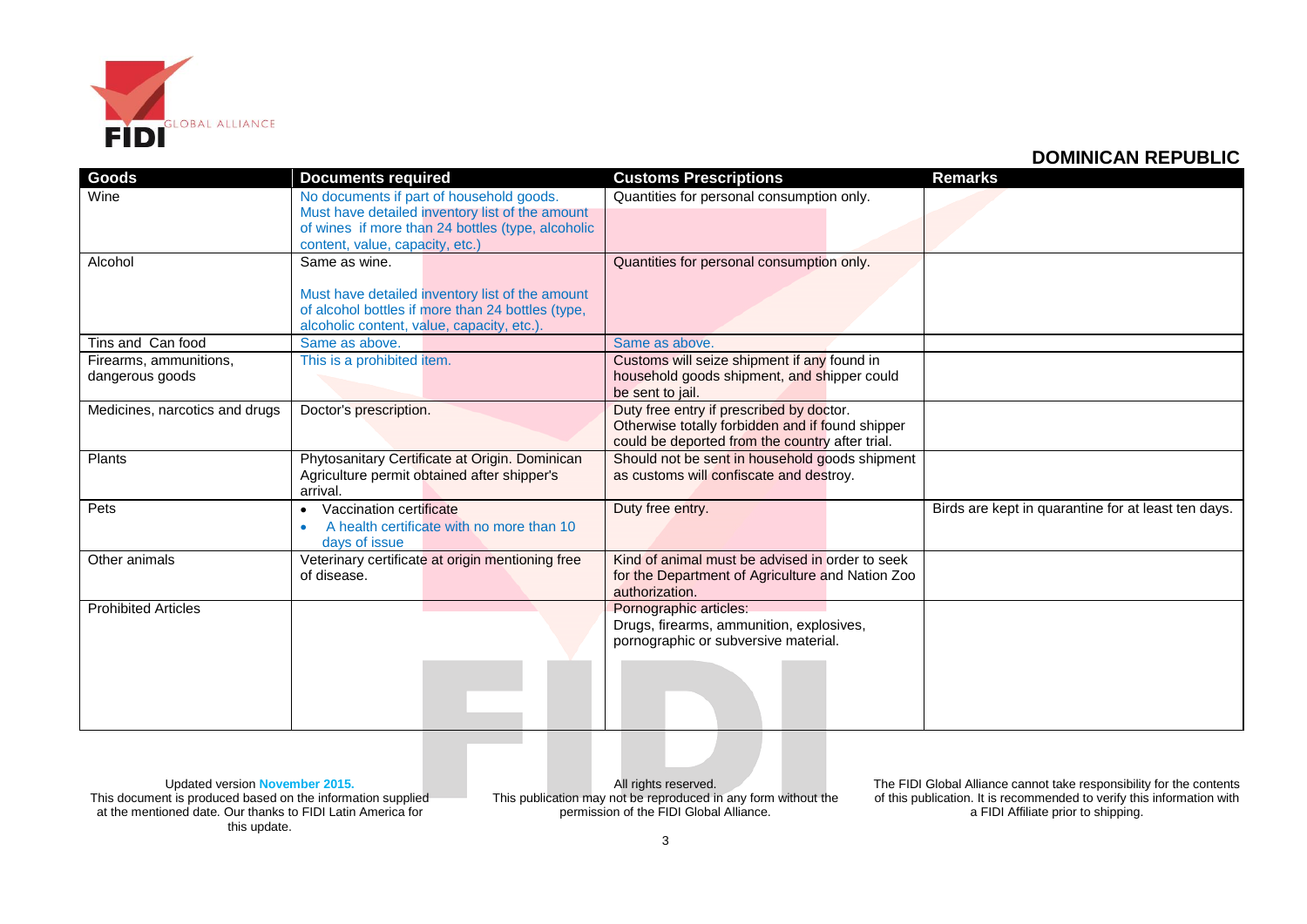

| Goods                         | <b>Documents required</b> | <b>Customs Prescriptions</b>                        | <b>Remarks</b>                                   |
|-------------------------------|---------------------------|-----------------------------------------------------|--------------------------------------------------|
| Fumigation of Imported and    |                           | The government has adopted the International        | The treatments established in the present        |
| <b>Exported Wooden Crates</b> |                           | Standards for Phytosanitary Measures -              | regulation that have the intention to reduce the |
|                               |                           | NIMFNº15, with the purpose of almost                | introduction and/or dissemination of quarantine  |
|                               |                           | eliminating in its totality the risk of entrance of | plagues associated to the wood packing.          |
|                               |                           | most of pests that are in quarantine and            |                                                  |
|                               |                           | considerably reducing the risk of other pests.      | This regulation DOES NOT apply to the wood       |
|                               |                           |                                                     | packing materials manufactured of:               |
|                               |                           |                                                     | a) Raw wood of 6mm thickness or less.            |
|                               |                           |                                                     | b)<br>Processed wood produced by glue, heat and  |
|                               |                           |                                                     | pressure, or a combination thereof.              |
|                               |                           |                                                     | Playwood sheets & agglomerated sawdust<br>C)     |
|                               |                           | The Phytosanitary measure approved for the          | sheet.                                           |
|                               |                           | treatment of wood packing should be treated as      | d) Orientated wooden fibber sheets.              |
|                               |                           | follows:                                            |                                                  |
|                               |                           |                                                     |                                                  |
|                               |                           | a) Heat Treatment (HT) to a minimum wood core       |                                                  |
|                               |                           | temperature of 56°C for a minimum of 30             |                                                  |
|                               |                           | minutes                                             |                                                  |
|                               |                           | or                                                  |                                                  |
|                               |                           | b) Fumigation with Methyl Bromide (MT). The         |                                                  |
|                               |                           | minimum temperature should not be less than         |                                                  |
|                               |                           | 10°C and the minimum exposure time should be        |                                                  |
|                               |                           | 16 hours.                                           |                                                  |
|                               |                           |                                                     |                                                  |
|                               |                           | The wood packing material must be marked in a       |                                                  |
|                               |                           | visible location on each article, on at least two   |                                                  |
|                               |                           | opposite sides of the article, with a legible and   |                                                  |
|                               |                           | permanent mark. The mark can be painted with        |                                                  |
|                               |                           | permanent black painting.                           |                                                  |
|                               |                           |                                                     |                                                  |
|                               |                           | The colours red and orange do not have to be        |                                                  |
|                               |                           | used as colour of the mark. Labels or adhesive      |                                                  |
|                               |                           | are not allowed.                                    |                                                  |
|                               |                           |                                                     |                                                  |

Updated version **November 2015.** This document is produced based on the information supplied at the mentioned date. Our thanks to FIDI Latin America for this update.

All rights reserved. This publication may not be reproduced in any form without the permission of the FIDI Global Alliance.